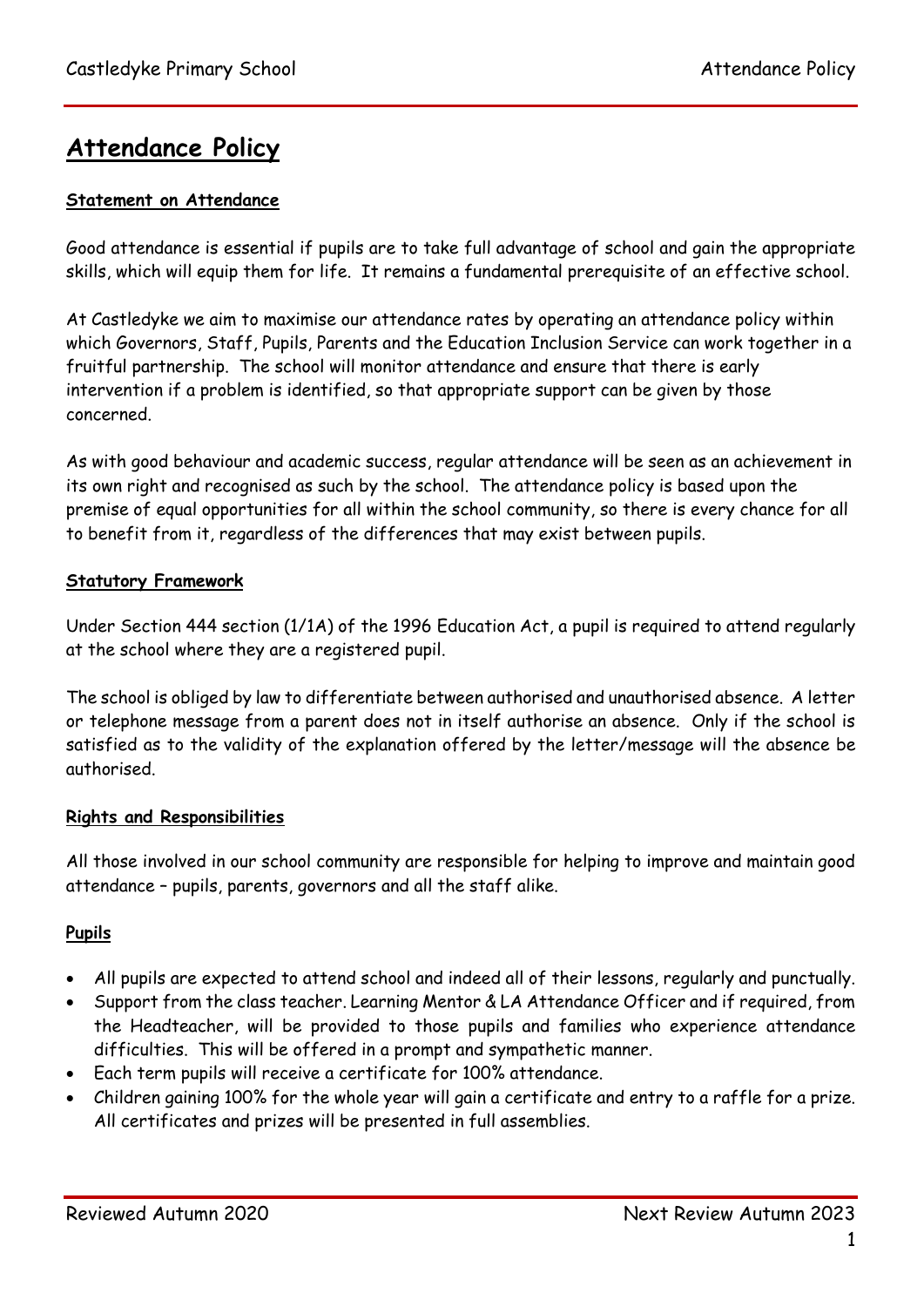# **Parents**

- Parents are responsible for ensuring that their child attends school regularly, punctually, properly dressed fed and in a fit condition to learn.
- If a child is prevented for any reason from attending, or is late, parents are requested to notify the school on the first day of absence in person or by phone call, App or e-mail.
- A pupil's absence from school must be considered as unauthorised until a satisfactory explanation is forthcoming from the parent.
- Parents will be informed promptly of any concerns which may arise over a child's attendance and asked to respond accordingly.
- Parents should avoid, if at all possible, making medical/dental appointments for their children during school hours.
- Parents whose first language is not English or who have literacy problems will be offered appropriate support from school in matters of communication.

# **School**

- All staff will endeavour to encourage good attendance and punctuality through personal example.
- Attendance is the responsibility of all staff.
- The school will employ a range of strategies to promote good attendance and punctuality and will investigate promptly all absenteeism, liaising closely with parents and the Education Inclusion Officer (EIO).
- Staff will respond to all absenteeism firmly and consistently.
- The school will monitor attendance regularly and report outcomes to the EIO, governors and parents.

# **Registration**

Registers will be called for KS1- promptly at 9.00am and 1.10 pm using a pencil and OMR print out and officially closed at 9.10am and 1.30pm.

Registers will be called for KS2 – promptly at 9.00am and 1.10pm using a pencil and OMR print out and officially closed at 9.10am and 1.30pm.

After these times the mark in the register becomes an official late mark. Late marks are recorded and can lead to further action when reported to the EIO service in the same way as unauthorised absence is.

|  |  | A 'L' in the register means late (before registers closed) | Present              |
|--|--|------------------------------------------------------------|----------------------|
|  |  | A 'U' in the register means late (after registers closed)  | Unauthorised absence |

If pupils fail to arrive before the registers close, they will be marked as 'absent'. Pupils who arrive after the registers have closed should report to the general office and have their name entered in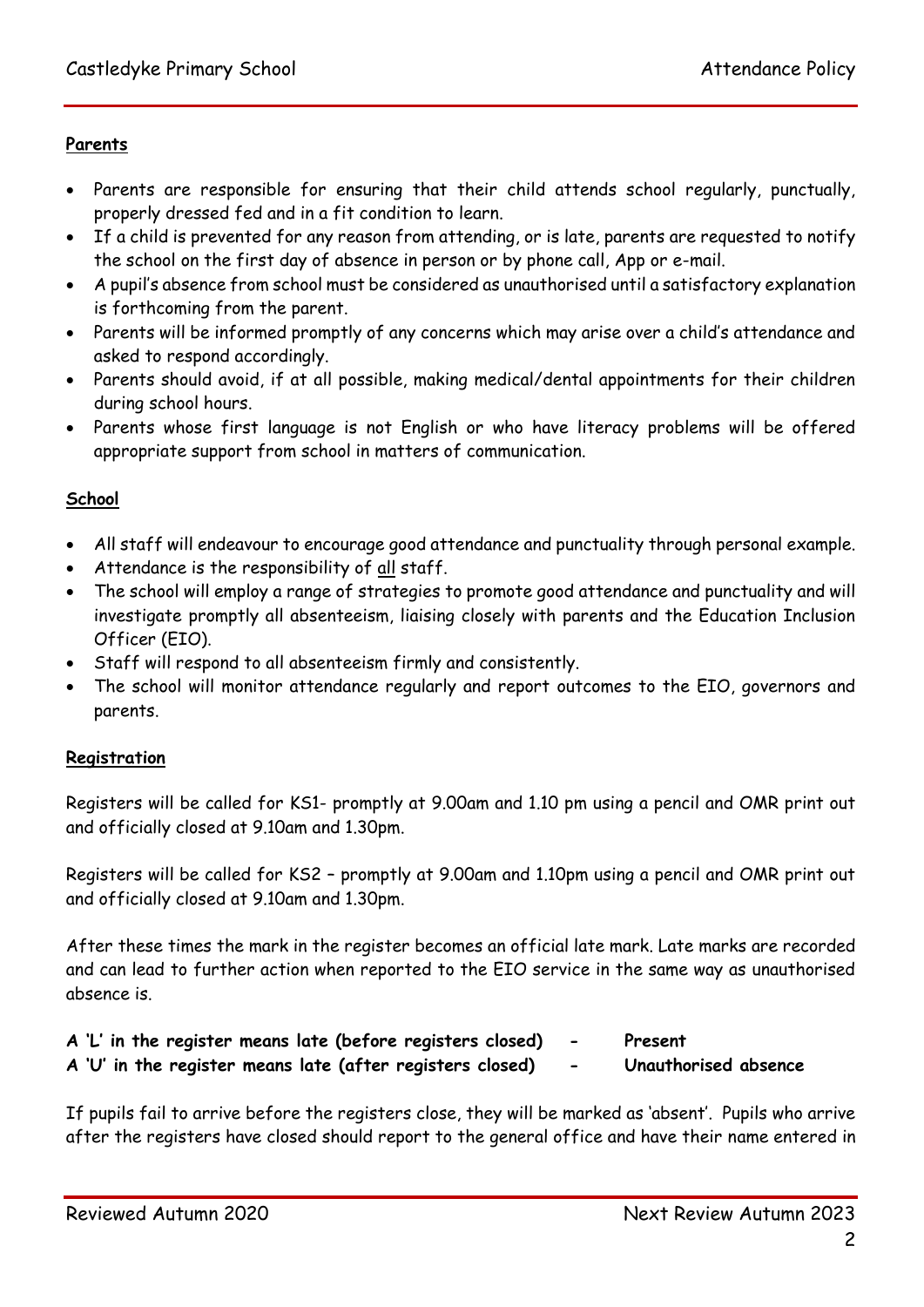the Late Book and the register amended accordingly. If a pupil is persistently late, the Headteacher will notify the parents and request an explanation.

Parents are reminded that if a pupil arrives in school after the registers have closed and an acceptable explanation is not forthcoming the pupil has to be recorded as an 'unauthorised absent' for that session.

'Late Gates' will be held as often as possible and all the children will be followed up with monitoring.

Castledyke records absences in accordance with the latest guidance from the DfE and LA policy as detailed below:

#### **Computerised Registers**

The appropriate lozenge should be completely shaded on the report form with a dark pen or pencil. The following codes for authorised absence are listed below, as advised by the DfE.

#### *Authorised Absence (zero with appropriate code within it)*

| CODE              | <b>DESCRIPTION</b>                                                                      | <b>MEANING</b>                     |
|-------------------|-----------------------------------------------------------------------------------------|------------------------------------|
|                   | Present (AM)                                                                            | Present                            |
| N                 | Present (PM)                                                                            | Present                            |
| B                 | Educated off site (NOT Dual registration)                                               | <b>Approved Education Activity</b> |
| $\mathcal{C}_{0}$ | Other Authorised Circumstances (not covered by<br>another appropriate code/description) | Authorised absence                 |
| D                 | Dual refistration (i.e. pupil attending other<br>establishment)                         | <b>Approved Education Activity</b> |
| E                 | Excluded (no alternative provision made)                                                | Authorised absence                 |
| F                 | Extended family holiday (agreed)                                                        | Authorised absence                 |
| G                 | Family Holiday (NOT agreed or days in excess of<br>agreement)                           | Unauthorised absence               |
| Η                 | Family holiday (agreed)                                                                 | Authorised absence                 |
| I                 | Illness (NOT medical or dental etc. appointments)                                       | Authorised absence                 |
| J                 | <b>Interview</b>                                                                        | <b>Approved Education Activity</b> |
| L                 | Late (before registers closed)                                                          | Present                            |
| M                 | Medical/Dental appointments                                                             | Authorised absence                 |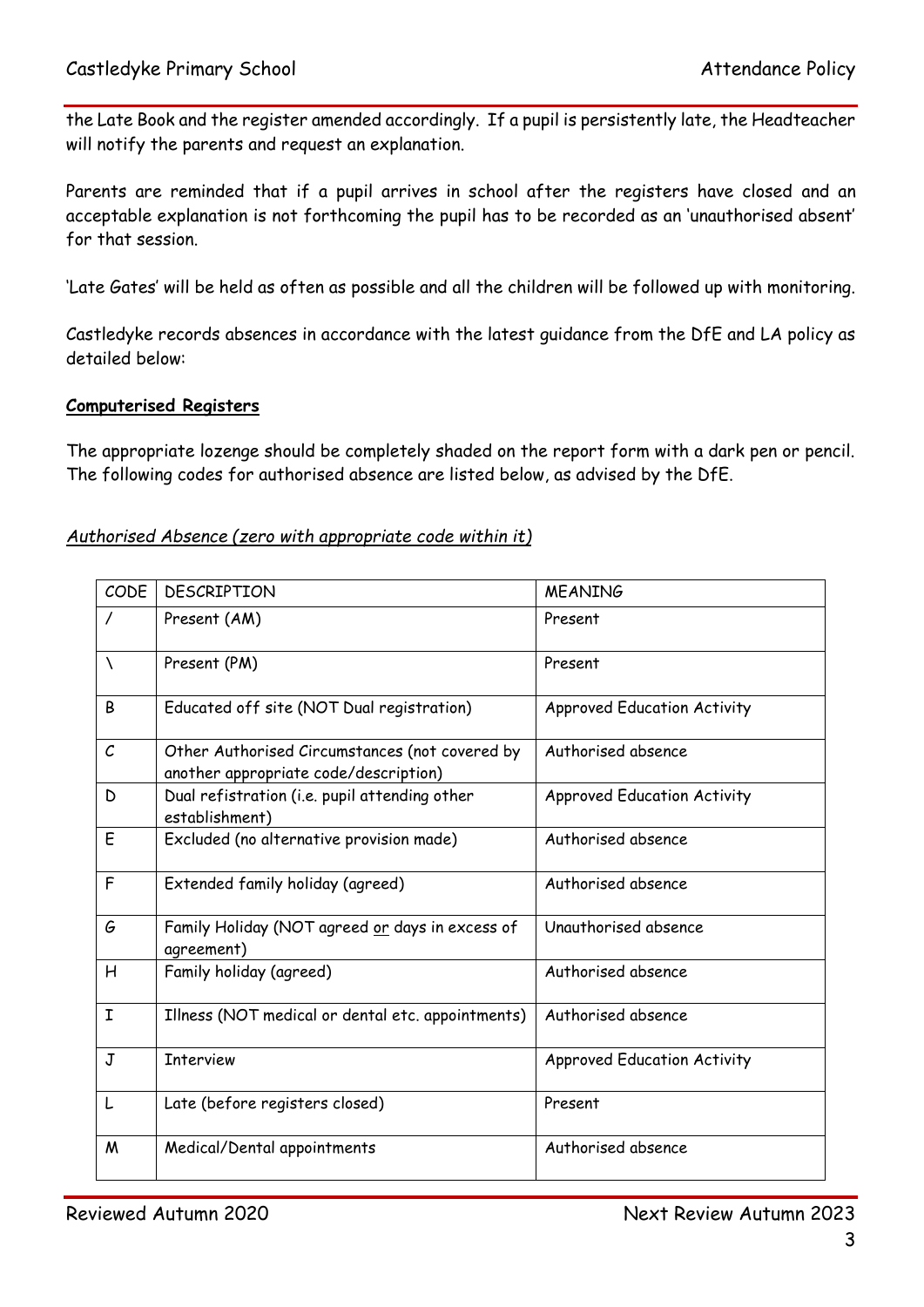| CODE     | <b>DESCRIPTION</b>                                                  | <b>MEANING</b>                      |
|----------|---------------------------------------------------------------------|-------------------------------------|
| N        | No reason yet provided for absence                                  | Unauthorised absence                |
| O        | Unauthorised absence (not covered by any other<br>code/description) | Unauthorised absence                |
| P        | Approved sporting activity                                          | <b>Approved Education Activity</b>  |
| R        | Religious observance                                                | Authorised absence                  |
| S        | Study leave                                                         | Authorised absence                  |
| T        | Traveller absence                                                   | Authorised absence                  |
| U        | Late (after registration closed)                                    | Unauthorised absence                |
| v        | Educational visit or trip                                           | <b>Approved Education Activity</b>  |
| W        | Work experience                                                     | <b>Approved Education Activity</b>  |
| $\times$ | Un-timetabled sessions for non-compulsory<br>school-age pupils      | Not counted in possible attendances |
| У        | Enforced closure                                                    | Not counted in possible attendances |
| Z        | Pupil not on roll                                                   | Not counted in possible attendances |
| #        | School closed to pupils                                             | Not counted in possible attendances |

Absence can be **authorised** if:

- the pupil was absent with leave (defined as 'leave granted by any person authorised to do so by the Governing Body or the Headteacher of the School')
- the pupil was ill 'or prevented from attending by any avoidable cause'
- 'the absence occurred on a day exclusively set aside for religious observance by the religious body to which the pupil's parent belongs'
- the school at which the child is a registered pupil is not within distance of the child's home, and no suitable arrangements have been made by the LA for any of the following:
	- 1) the child's transport to and from school,
	- 2) boarding accommodation for the child at or near the school, and
	- 3) enabling the child to become a registered pupil at a school nears to his/her home.
- the pupil is the child of Traveller parents and the conditions as stated in the Education Act 1996 Section 444 (6) are met
- there is a family bereavement
- the pupil is attending a Pupil Referral Unit
- a Year 11 pupil is granted study leave (this should not normally exceed two weeks)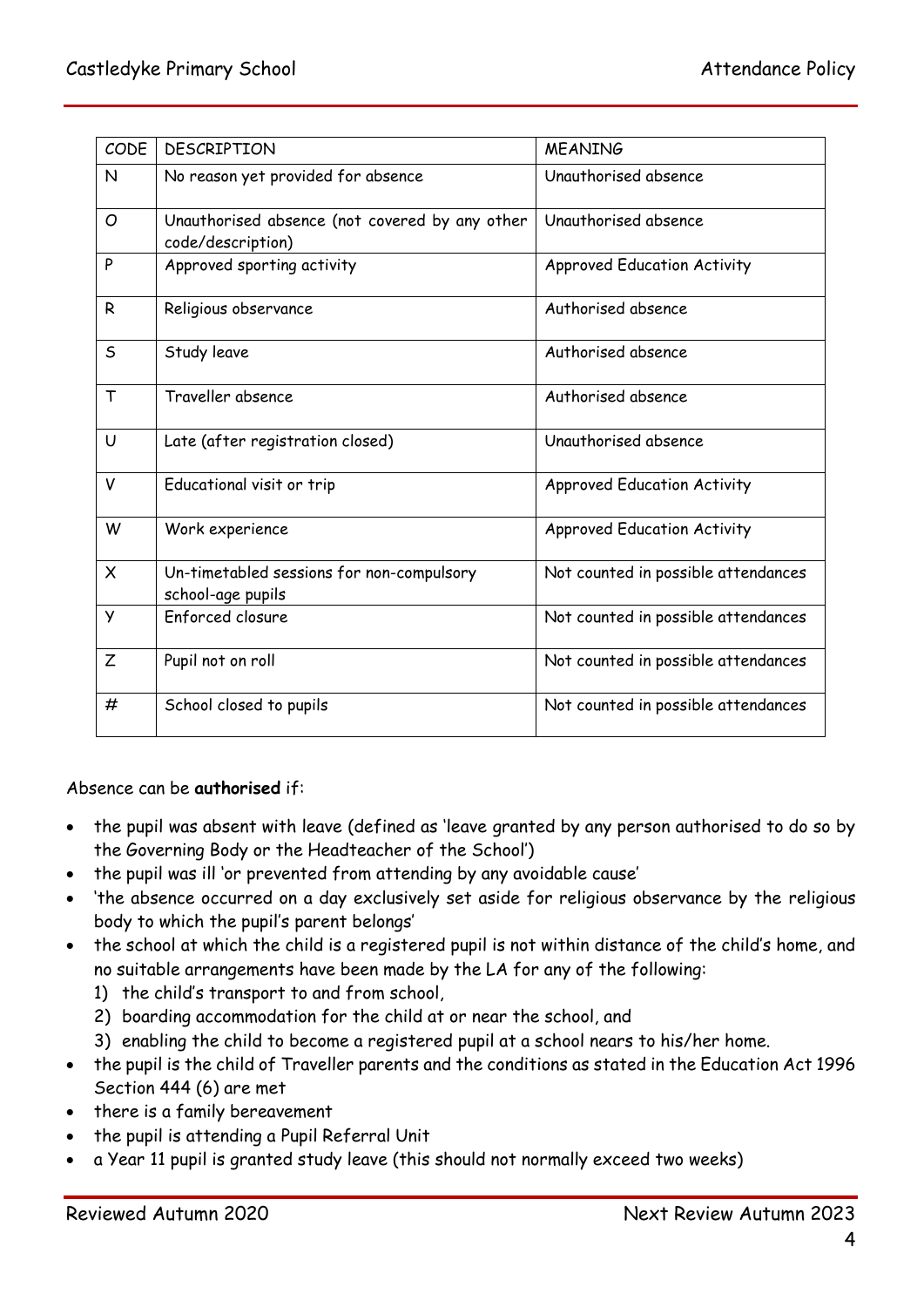- the pupil is involved in an exceptional special occasion (e.g.: if a pupil is attending the graduation of an older sibling)
- leave of absence is granted by the school for a family holiday of no more than two weeks (parents should be reminded that they cannot expect that, as of right, the school will agree to a family holiday during term time)

Note: The absence of pupils taking part in supervised educational activities outside the school is recorded as 'approved educational activity'. This is equivalent to 'present' for performance table purposes. To avoid confusion in an emergency, schools should not record pupils who are off-site as present.

The following activities show when the approved education activity category can be used:

- field trips and educational visits, in this country and overseas;
- participation in or attendance at approved sporting activities;
- interviews with prospective employers or for a place at a further or higher education establishment (Year 11 only); or for a place at another school:
- link courses, whereby pupils attend an FE college for part of the time;
- franchised pupils receiving part of their tuition off-site at another location while remaining under overall supervision of the home school (ie: a flexible arrangement short of formal dual registration). This can include special tuition for dyslexic children and sick children being taught at home but remaining on roll.

# Absence should be **unauthorised** if:

- no explanation is forthcoming
- the school is dissatisfied with the explanation
- the pupil stays at home to mind the house or to look after siblings (the quidance suggest that absence in such cases should only be granted in exceptional circumstances)
- the pupil is shopping during school hours
- the pupil is absent for unexceptional special occasions (e.g. a birthday)
- the pupil is away from school on a family holiday for a period of time longer than that negotiated with the school (normally a maximum of two weeks)
- the pupil is on a family holiday without permission or if the parents have failed to apply for permission in advance of the holiday and instead seek retrospective approval on their return.

# **Leave of Absence**

- The Head Teacher at your child's school has a discretionary power to grant **up to ten days** authorised absence during term time in any one academic year. This has to be exceptional circumstances and for the purpose of one family holiday- **this is not an entitlement**
- If holidays are taken that have not been authorised a **Penalty Notice will be issued** if there are 10, or more, unauthorised sessions (half days)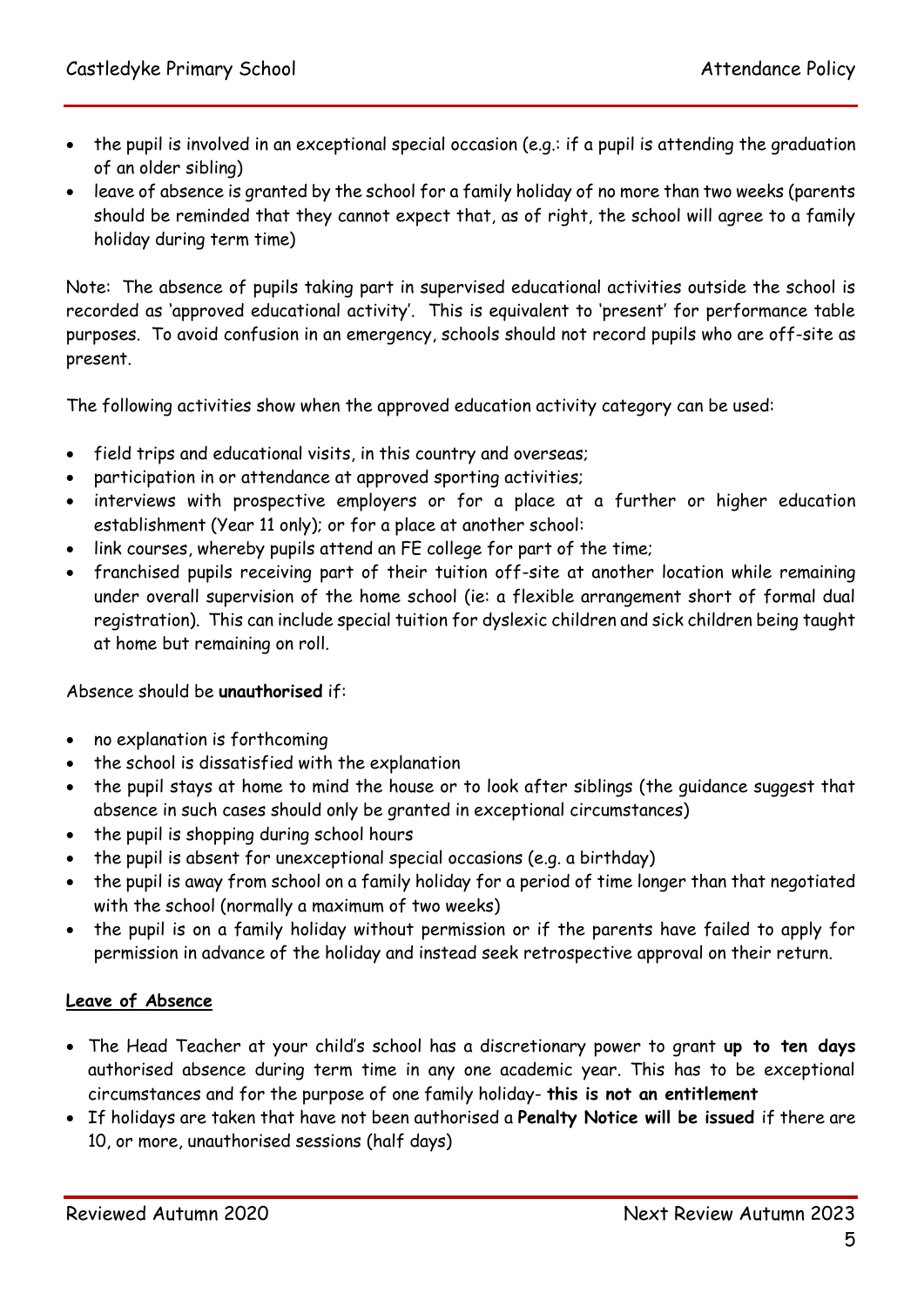#### **Procedures for following up Absence**

- Absences must be explained by parents on the first day of any absence and the information retained by the class teacher in the green registration folder.
- The office will check the registers on a weekly basis and follow up by letter/phone call any remaining unexplained absence.
- Failure to respond to the communication by parents will result in the involvement of the Headteacher and EIO.
- Those pupils arriving late will be requested to report to the office and details will be recorded in the late book.
- If a child is persistently absent (or late) and their attendance falls below 90% in anyone term, the parents will receive a letter of concern from the Headteacher, a print out of attendance and request to contact school to discuss the matter.
- Failure to respond to this communication by parents will result in the matter being passed to the EIO for further action.

#### **Strategies for promoting Attendance**

- At Castledyke every effort will be made to ensure that the school offers the pupils quality experiences and a desire to learn and develop as individuals with a matched and relevant curriculum.
- Pupils will be encouraged to be active in their own learning and to take responsibility for, and contribute to, the success of school life.
- Pupils will be made aware of attendance issues and the targets set and encouraged to succeed, thus taking on a collective and individual responsibility.
- Good attendance and improved attendance will be praised/rewarded appropriately on a termly basis.
- Parents will be reminded regularly (via Newsletters, the Welcome Booklet, Prospectus, Pre-School meeting, Parents Evenings etc) of the importance of good attendance.
- Pupils absent for an extended period will receive regular work and a support programme to aid re-integration.
- Attendance data will be analysed and monitored termly by the Headteacher and targets set and reviewed accordingly.
- The Headteacher will report to the Governing Body, on a termly basis, pertinent attendance issues.
- Regular liaison meetings will be arranged between the Headteacher and EIO to identify and support those pupils experiencing attendance difficulties.

#### **Attendance Statistics**

All schools are required by North Lincolnshire Education Authority to submit attendance figures to the Education Welfare Service no later than 10 days after the start of the new term. Statistics on attendance are compiled for all school within the LA on a termly basis and a copy is returned to the school